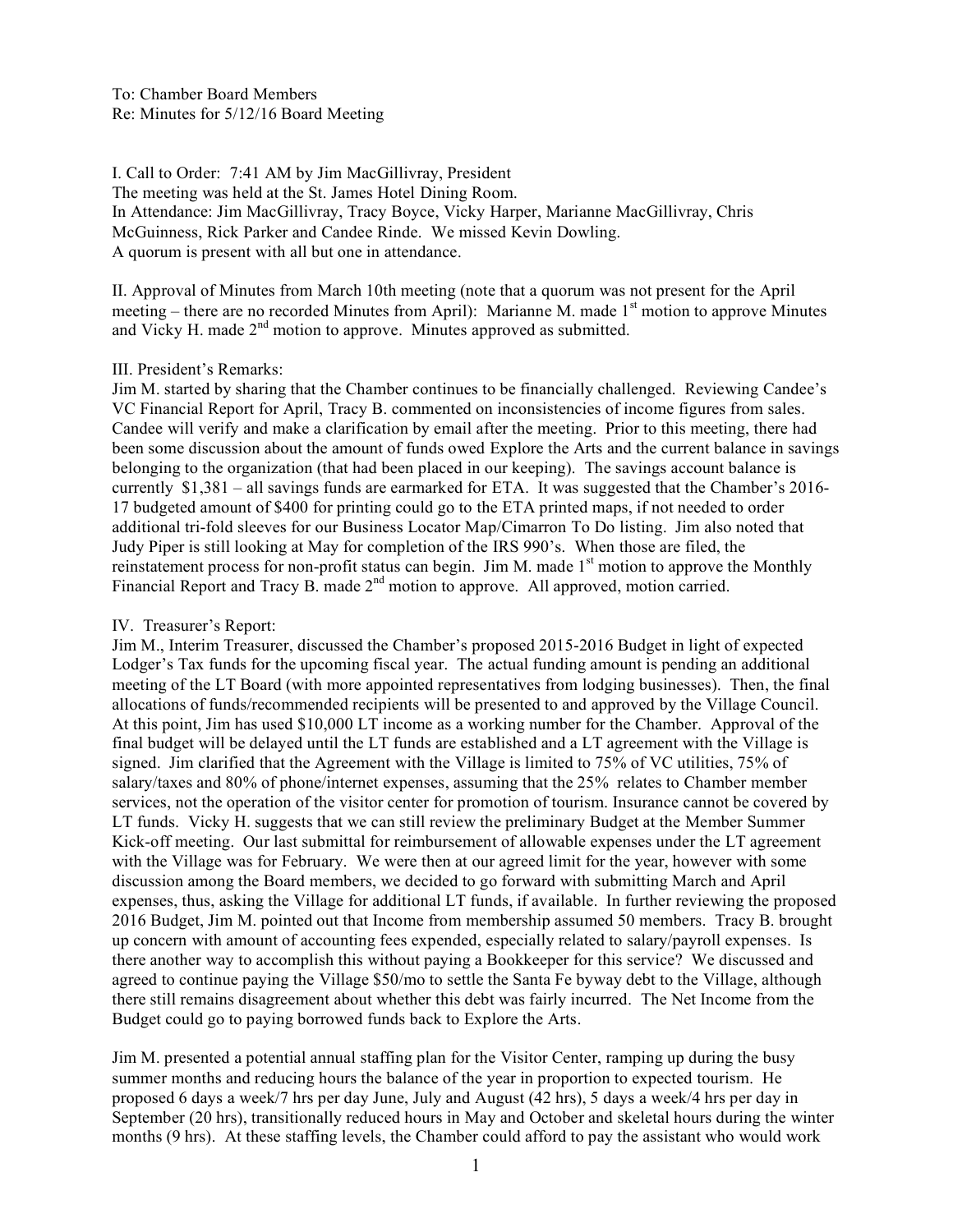only during the peak of summer. To date, we have not had any success finding volunteers for the VC. All Board members agreed that the proposed Budget is on the right track – Jim will make a few adjustments.

To raise additional funds, Jim M. asked if he could pursue asking for "sponsors" for the July 4<sup>th</sup> parade. He would solicit a few high-profile businesses such as International Bank, asking for a \$200 donation. He would then ask R.W. Hampton to announce the parade sponsors during the Rodeo and the names would also be featured on posted flyers about the parade. No one objected to the idea, although Tracy B. wondered if there were any liability implications. Jim responded that the Chamber is responsible, carrying a rider on our insurance policy that handles liability for the parade activity.

Jim M. presented a proven method to solicit and recognize donations made by member businesses as a built-in part of the dues structure. We can start this immediately:

\$100 – Full member

 $$250$  – Contributing member (dues  $+ $150$  donation)

- $$500 -$  Supporting member (dues  $+ $400$  donation)
- $$1,000 -$  Sustaining member (dues  $+$  \$900 donation)

Jim M. made 1<sup>st</sup> motion to approve the Dues Structure and Chris McG. made 2<sup>nd</sup> motion to approve. All approved, motion carried. We also discussed giving Ethel Ramsey-Holt a complimentary annual membership at the upcoming Summer Kick-off event to recognize her commitment to the Chamber for the past 30 years. Ethel was one of the signers who applied for the Chamber's original charter from the State of New Mexico in 1986. Vicky H. made 1<sup>st</sup> motion to approve and Tracy B. made 2<sup>nd</sup> motion to approve. All approved, motion carried.

## V. Old Business

Community Roundtable status: Chris McG. said that "Coffee with Cops" (casual Saturday morning meeting with interested community and Police Chief Ferguson) will address this function for the time being. The upcoming "chat" is scheduled for Saturday, May  $28<sup>th</sup>$  9-11 AM at The Porch.

Economic Development Ordinance: Jim M. reported that the ordinance requires another reading before a final vote by the Village Council and signing into active law by the Mayor. He will remain in touch with Mindy V. about getting this on the Council agenda.

 $4<sup>th</sup>$  of July Parade: Jim M. reported that the Village Council approved the parade and providing traffic direction for the event, and Candee R. said that she is still waiting for the DOT permit. Candee sent notice to Family Dollar (currently under construction) about using the highway median (easement) in front of their building lot to stage the parade and line up floats before the event begins. Hopefully, the construction will not be active on this holiday. Chris McG. said that he knows the foreman on the job and can mention it to him.

Village Zoning Ordinance revisions: Jim M. is working on Zoning Ordinance revisions with Damien at the Village, focused on incorporating a potential for partial residential occupation within a business structure – he said that he is looking for a cooperative approach with the new Village Council.

## VI. Executive Secretary's Report – Candee Rinde

Candee R. indicated that the outside storage cabinet at the Visitor Center requires additional hardware latches for the doors to stay closed during high winds. She reported that the Village Spring clean-up is scheduled for May 12<sup>th</sup> and 14<sup>th</sup>. We are planning a Summer Kick-off After Hours event and have yet to set a definitive date. Tracy B. has offered her gallery shop so that finger foods and wine can be offered, and we will need to coordinate the date with her. Candee will complete and send out the flyer when the date is set.

The VC will stay at the current hours  $-12$  hours per week – until the end of June due to budgetary constraints. We still welcome any offers to expand the hours with a summer volunteer.